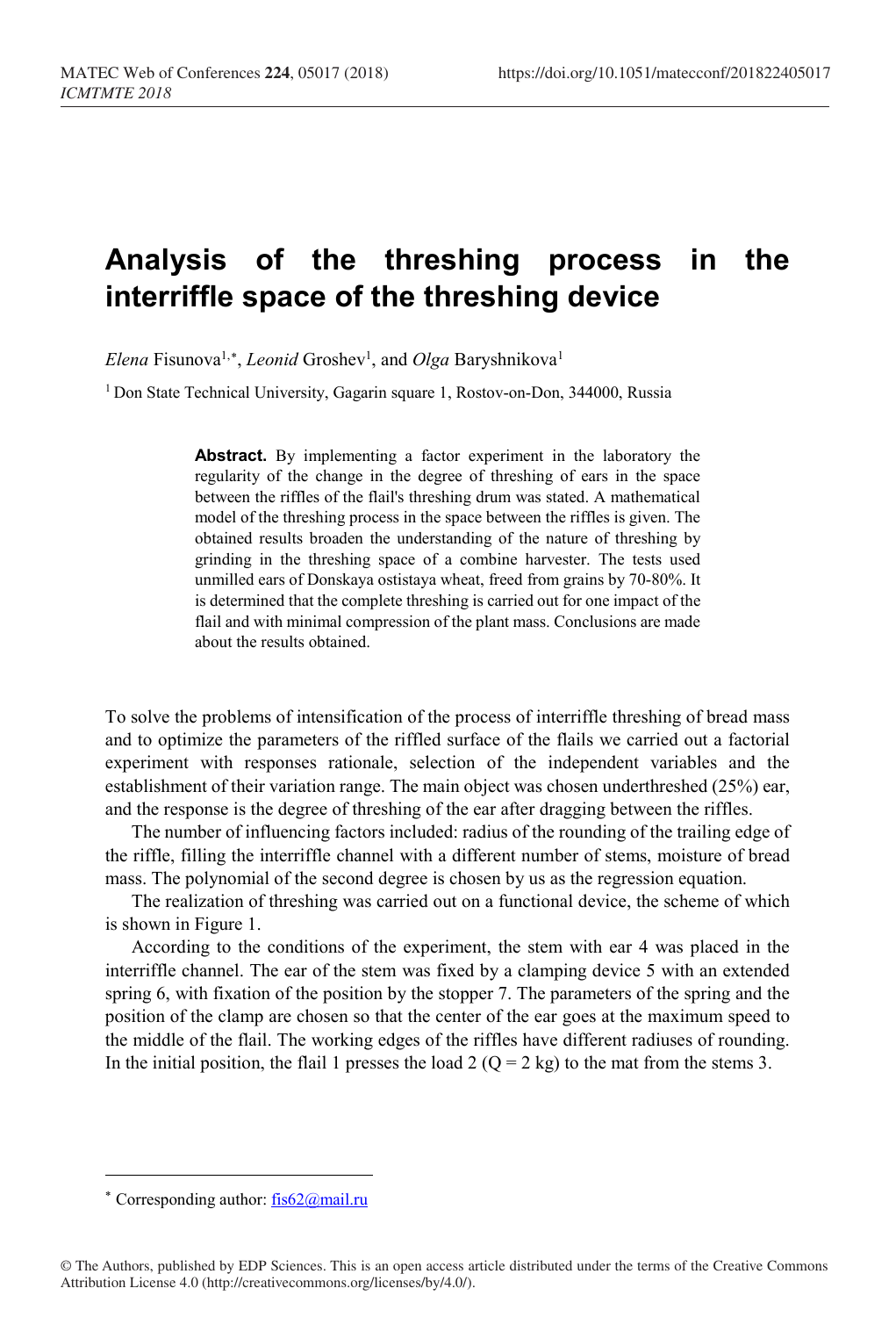

**Fig. 1.** Schematic scheme of the devic**e**: 1 - flail; 2 - load; 3 - Mat (tied stems); 4 - ear with stem; 5 clamping device; 6 - spring; 7 - stopper.

With the release of the spring, there was a complete or partial separation of the grains from the ear rod of homogeneous wheat stalks with an average stalk diameter of 4 mm. Stems bound in the transverse direction were used in the experiment as a supporting surface. Factors and levels of their variation are presented in the table 1.

| <b>Factors</b>                                                    | Code<br><b>Symbol</b> | $X_i = -1.215$ | $X_i = -1$  | $X_i = 0$      | $X_i = +1$   | $X_i =$<br>$+1.215$ |
|-------------------------------------------------------------------|-----------------------|----------------|-------------|----------------|--------------|---------------------|
| Edge<br>rounding<br>radius R,<br>mm                               | $X_I$                 | 0.785          |             | $\overline{2}$ | 3            | 3.215               |
| Degree of<br>filling the<br>channel<br>$\delta$ , mm <sup>2</sup> | $X_2$                 | 9.86           | 12.56       | 25.12          | 37.68        | 40.38               |
| Moisture W,<br>$\%$ , (min)                                       | $X_3$                 | 8.71(0)        | 10<br>(8.6) | 16<br>(18.6)   | 22<br>(88.6) | 23.29<br>(97.2)     |

**Table 1**. Factors and levels of their variation

The regression equation has the form:

$$
Y = 54.80 - 7.92X_1 + 1.6X_2 - 0.69X_3 + 8.92X_1^2 - 7.56X_2^2 - 6.07X_3^2 + 15.63X_1X_2 - -0.51X_1X_3 - 8.42X_2X_3
$$
 (1)

After processing the data sets, the obtained estimates allow us to state that the regression equation adequately reflects the threshing process. Eliminating insignificant coefficients, equation (1) assumed the form:

$$
Y = 54.80 - 7.92X_1 + 8.92X_1^2 - 7.56X_2^2 + 15.63X_1X_2 - 8.42X_2X_3 \tag{2}
$$